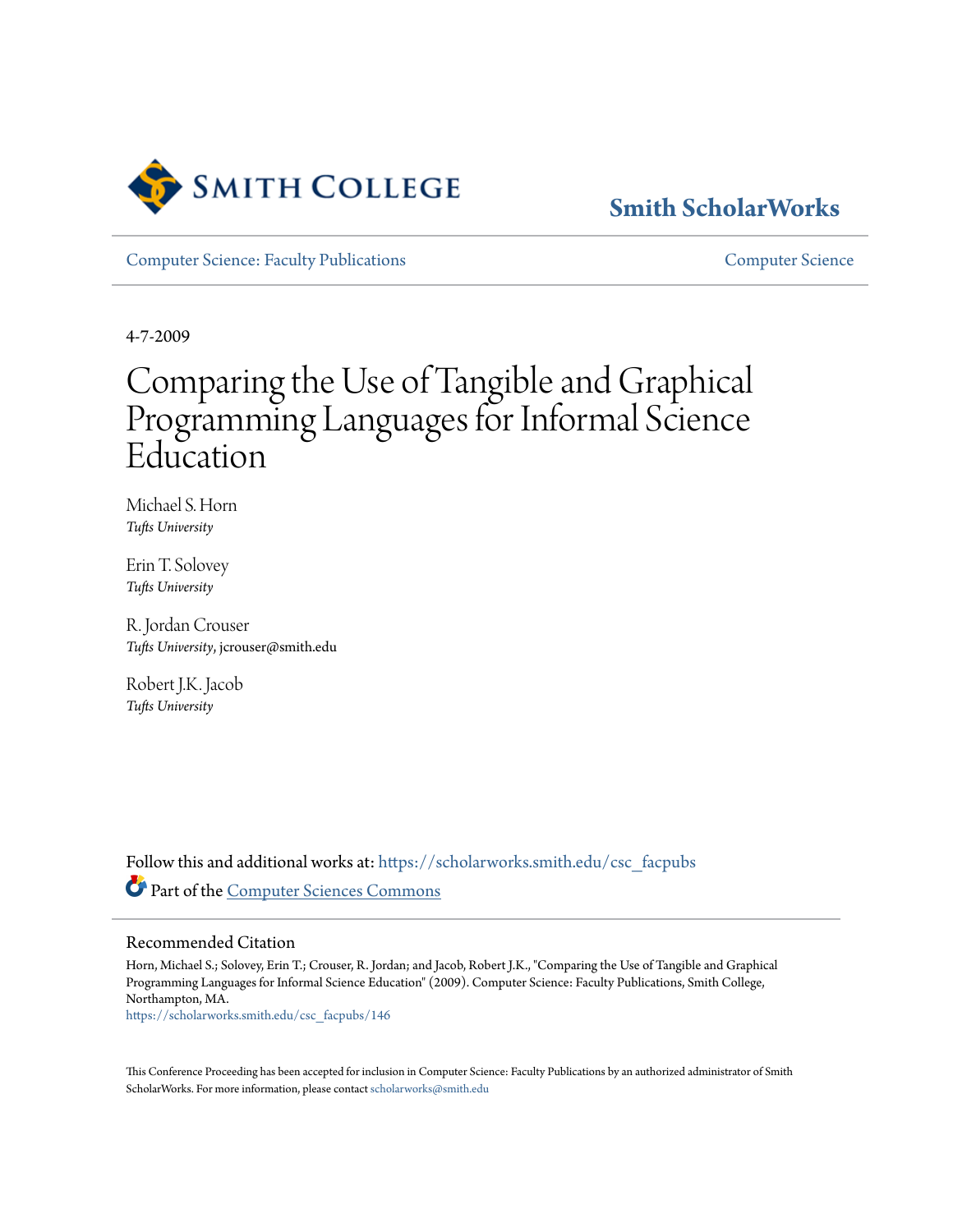# Comparing the Use of Tangible and Graphical Programming Languages for Informal Science Education

Michael S. Horn, Erin T. Solovey, R. Jordan Crouser, Robert J.K. Jacob

161 College Ave. Tufts University, Computer Science Medford, MA 02155 USA 617-627-2225

{michael.horn, erin.solovey, jordan.crouser}@tufts.edu, jacob@cs.tufts.edu

# **ABSTRACT**

Much of the work done in the field of tangible interaction has focused on creating tools for learning; however, in many cases, little evidence has been provided that tangible interfaces offer educational benefits compared to more conventional interaction techniques. In this paper, we present a study comparing the use of a tangible and a graphical interface as part of an interactive computer programming and robotics exhibit that we designed for the Boston Museum of Science. In this study, we have collected observations of 260 museum visitors and conducted interviews with 13 family groups. Our results show that visitors found the tangible and the graphical systems equally easy to understand. However, with the tangible interface, visitors were significantly more likely to try the exhibit and significantly more likely to actively participate in groups. In turn, we show that regardless of the condition, involving multiple active participants leads to significantly longer interaction times. Finally, we examine the role of children and adults in each condition and present evidence that children are more actively involved in the tangible condition, an effect that seems to be especially strong for girls.

#### ACM Classification Keywords

H5.m. Information interfaces and presentation (e.g., HCI): Miscellaneous.

## Author Keywords

Tern, Tangible User Interfaces, museums, informal science education, children, education, programming languages

CHI 2009, April 4–9, 2009, Boston, MA, USA.

Copyright 2009 ACM 978-1-60558-246-7/08/04…\$5.00



Figure 1. The Robot Park exhibit is a permanent installation at the Boston Museum of Science. Visitors use our tangible programming interface, called Tern, to control a robot on display.

## INTRODUCTION

An often-stated goal in modern education is that learning should be intrinsically motivated. In other words, students themselves should be the principle driving force behind their own academic explorations [2,26,28]. This applies both to formal learning settings such as classrooms and to informal learning settings such as after school programs and museums. In this paper, we describe a tangible user interface for computer programming that is part of a permanent exhibit at the Boston Museum of Science. We created this exhibit to provide a hands-on learning experience for children and to introduce concepts of computer programming and robotics. Our decision to use a tangible interface was motivated by the desire to create an engaging exhibit that encourages self-guided, collaborative interaction. To evaluate this design decision, we conducted a study comparing the use of tangible computer programming and mouse-based computer programming in this environment. The study involved observations of 260 museum visitors and interviews with 13 family groups. Our results show that the tangible language and the graphical

Permission to make digital or hard copies of all or part of this work for personal or classroom use is granted without fee provided that copies are not made or distributed for profit or commercial advantage and that copies bear this notice and the full citation on the first page. To copy otherwise, or republish, to post on servers or to redistribute to lists, requires prior specific permission and/or a fee.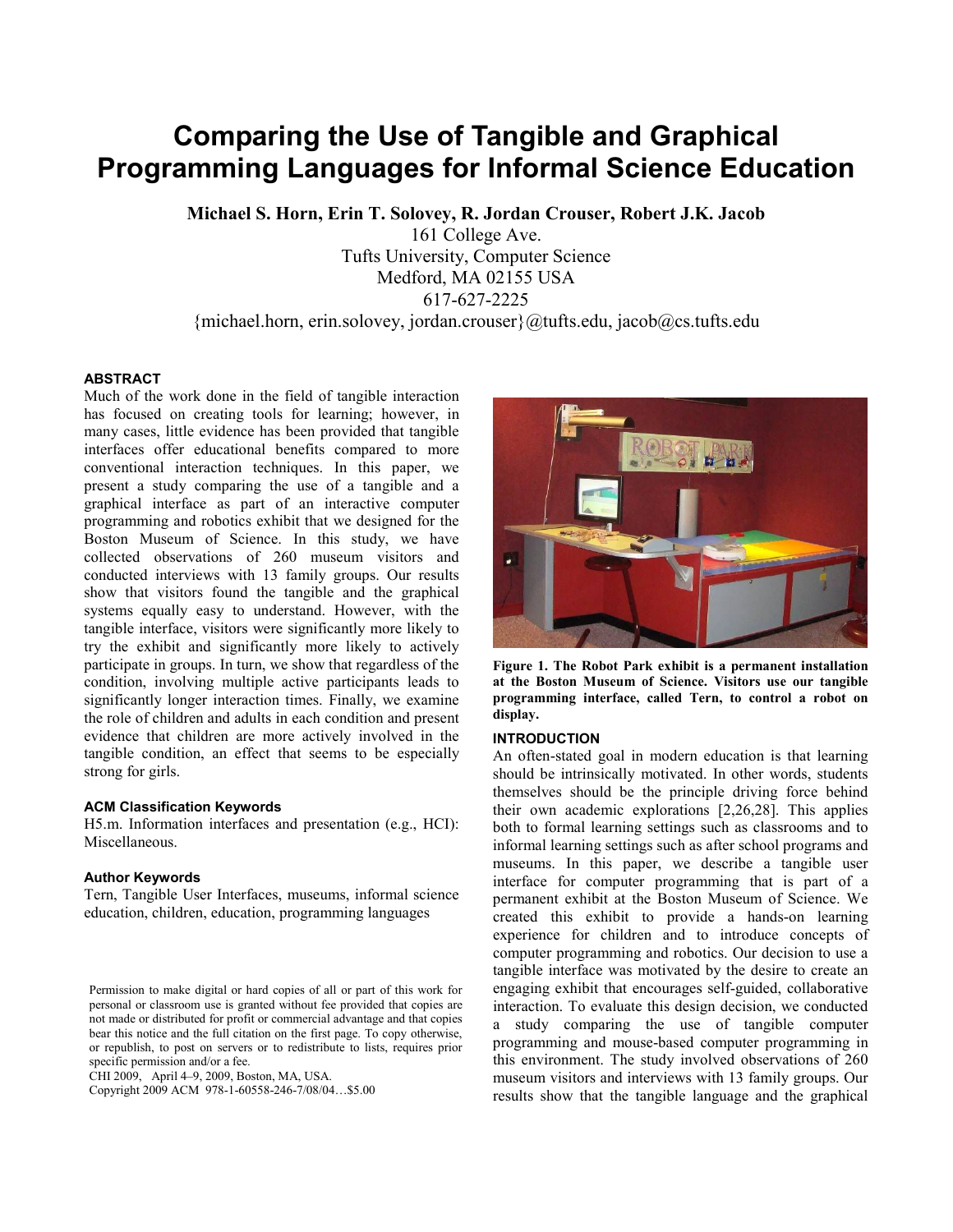language are equally easy for visitors to understand. However, the tangible language offers several significant advantages from an informal science learning perspective. Among these, the tangible interface is more inviting and provides better support for active collaboration. Furthermore, the use of the tangible interface results in a more child-focused activity. In other words, children seem to be more actively involved and self-motivated. Parents, in turn, take on more of a supporting role and less of an instructional role. While there is still much work to be done in this area, we hope that this study will provide concrete evidence that tangible interaction can be an effective way to promote intrinsically motivated educational activities for children.



Figure 2. The Robot Park sign will light up and move when visitors program the robot to move to a special target area at the back of the exhibit platform.

Tangible Programming: Formal and Informal Education

Our work on tangible programming languages was originally inspired by informal observations of teachers in classrooms over a period of two years who were grappling with the challenge of incorporating computer-based learning activities into their curriculum. From these observations, we recognized that one of the most important and difficult responsibilities of a teacher is to maintain a positive and productive learning environment in the classroom. Modern desktop computers, designed primarily as single-user productivity tools for businesses, are inappropriate for many classroom applications, often making the teacher's job more difficult. In the case of computer programming, students are required to leave their normal work space, crowd around a limited number of desktop computers, and share single user input devices. In addition, teachers are often apprehensive about the use of technology in their classrooms. Not only are they concerned about what exactly students are doing behind the screens of multi-media computers connected to the Internet, but teachers may also feel a sense of loss of control and selfdoubt about their own proficiency with technology [1]. Our initial prototype tangible programming language [12] sought to address some of these issues and improve computer programming activities in the classroom for students and teachers alike.

This work led to discussions and an eventual partnership with program directors at the Museum of Science who were interested in creating hands-on computer programming and robotics activities. The result of this partnership was the creation of a permanent exhibit in Cahners ComputerPlace at the Museum [13]. This exhibit has been open to the public since October 2007, and, in its first year, it was used by approximately 20,000 people.

In informal science learning settings, educational priorities are often different from those of classrooms. Without a teacher or curriculum requirements to guide activities, exhibits are designed to be self-directed and to allow visitors to create knowledge through hands-on exploration [2, 17, 43]. There is less concern for curriculum standards or students' performance on tests and quizzes. In a sense, helping to shift children's attitudes and preconceptions is at least as important as conveying high-level science and technology concepts. In addition, most people visit museums in social groups as part of family visits or school field trips [35]. While many computer and mouse-based exhibits may be engaging to one person, they are often detrimental to the social group as a whole [10, 14]. Despite these differences, many of the design considerations for tangible programming in classroom settings such as cost, durability, simplicity, apprehendability, and robustness, are equally important in museum settings [2,16, 40].

#### Exhibit Overview

The Robot Park exhibit allows museum visitors to control an iRobot Create<sup>TM</sup> robot by creating computer programs using a tangible programming language called Tern that we developed [12]. Programs created with Tern consist of chains of wooden blocks shaped like jigsaw puzzle pieces (Figure 5). These blocks represent actions for the robot to perform, such as SHAKE, BEEP, or TURN LEFT; controlflow structures such as a WHILE loop and a REPEAT loop; and robot sensor values such as a bump sensor, and an infrared light detector. Visitors press a button to compile their programs, which are converted into digital instructions using a reliable, low-cost computer vision system that we developed [11]. Visitors' programs are then transmitted wirelessly to the robot through a Bluetooth connection. The robot, in turn, immediately begins to act out its instructions. The implementation details for the exhibit were described in [13].



Figure 3. Visitors' programs are sent to an iRobot Create<sup>™</sup> robot through a wireless Bluetooth connection. The large red horseshoe magnet on the robot activates the Robot Park sign shown in Figure 2.

To help engage visitors, the exhibit includes a built-in challenge activity. By programming the robot to drive to a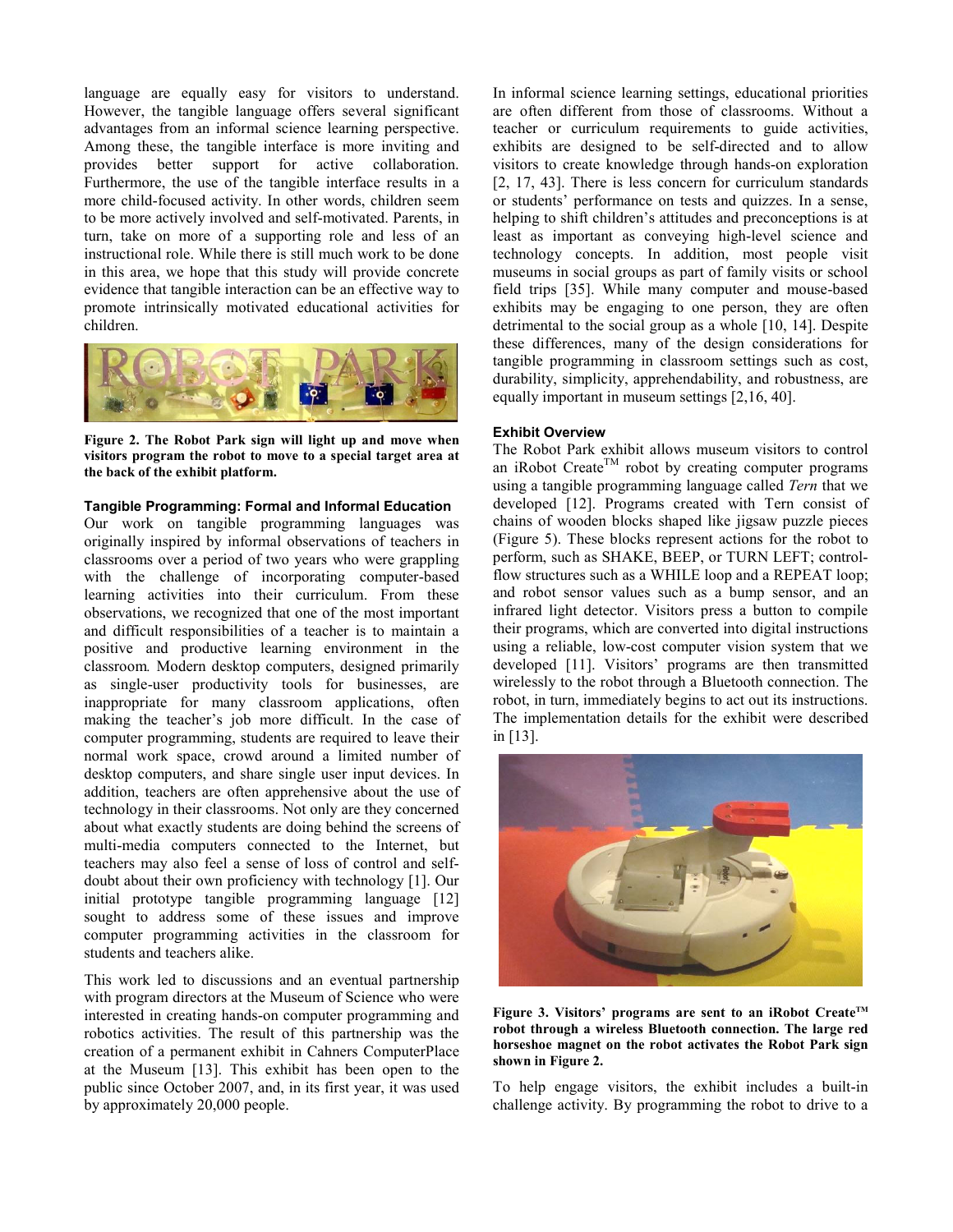special target at the back of the robot platform, visitors can cause the Robot Park sign (Figure 2) to light up and move.

# BACKGROUND

# Educational Programming Languages

As computers play a larger and larger role in our everyday lives, familiarity with computers and programming is becoming essential, and many researchers are exploring methods to introduce computer programming to children [20]. Research has shown that learning how to program computers can have a positive and measurable effect on children's achievement, not only in math and science, but also in language skills, creativity, and social-emotional interaction [3,5,9]. Of course, the decades of research involving computer programming in schools is diverse, and much depends on the age of the students, the context of the computer programming activities, and the ways in which the activities are integrated in with the broader curriculum [5].



Figure 4. A screen shot from the Scratch programming language from the Lifelong Kindergarten group at the MIT Media Lab [29]. Scratch is one of several recent educational programming languages to adopt a puzzle piece graphical metaphor.

Since the 1960s a large number of programming languages and systems targeted at novice users have been created [20]. Notable recent languages include PicoBlocks, Scratch [29], Alice [6], and Storytelling Alice [21]. Many recent languages have also adopted a puzzle piece metaphor, whereby programs are constructed by connecting interlocking visual elements. Tern follows this metaphor as well, although in our case the puzzle pieces are physical blocks rather than icons on a screen.

# Tangible Interfaces for Education

Research in tangible user interfaces (TUIs) has expanded our definition of what it means to interact with computers. Much of the research conducted with tangible user interfaces has focused on education [25]. Perhaps this is not surprising given that many of the benefits of moving interfaces into the physical world seem especially beneficial for children in the classroom. Jacob et al. propose that tangible interfaces have potential advantages for users because they build directly on existing knowledge and experience from the real world (such as an understanding of naïve physics, body awareness and skills, and social awareness and skills) [19]. However, Marshall points out a general lack of empirical evidence supporting the value of tangible interfaces for educational use [22], although some recent studies have sought to begin building both theoretical and empirical foundations in this area [27,31,37,42,44]. As an example, Stringer et al. report on a tangible interface called Webkits [37] that was the result of a series of prototypes developed through ethnographic work in classrooms. This study documents how the use of tangible interfaces in classrooms can augment curriculum and facilitate group work. Here, we add to this effort, providing both quantitative and qualitative evidence of benefits of tangible interaction in informal education settings.

## Tangible Programming

Tangible programming is an idea that has been around since at least the 1970s when Radia Perlman created the Slot Machine device to allow young children to create physical Logo programs. Since that time, a variety of tangible programming languages have been created. Some involve program by example systems (such as StoryKits [24], Topobo [27], and Curlybot [8]), while others allow for the construction of physical algorithmic structures (such as AlgoBlocks [38], Digital Construction Set [23], Electronic Blocks [41], and Tern [12]). Researchers have begun to explore the exciting potentials of programming in and with the physical world. Some ideas that have been generated include the blending of physical space and digital programming [7, 24], robots that are also embodied algorithmic structures [33, 41], the incorporation of found or crafted materials into algorithmic expressions [36], or the integration of physical activity and play with programming [36, 32].



Figure 5. Our tangible programming interface, Tern, consists of a collection of wooden blocks shaped like jigsaw puzzle pieces.

While this work is pioneering, there is minimal evidence that tangible systems offer benefits compared to their onscreen counterparts. Some of these systems provide a unique programming experience that has no reasonable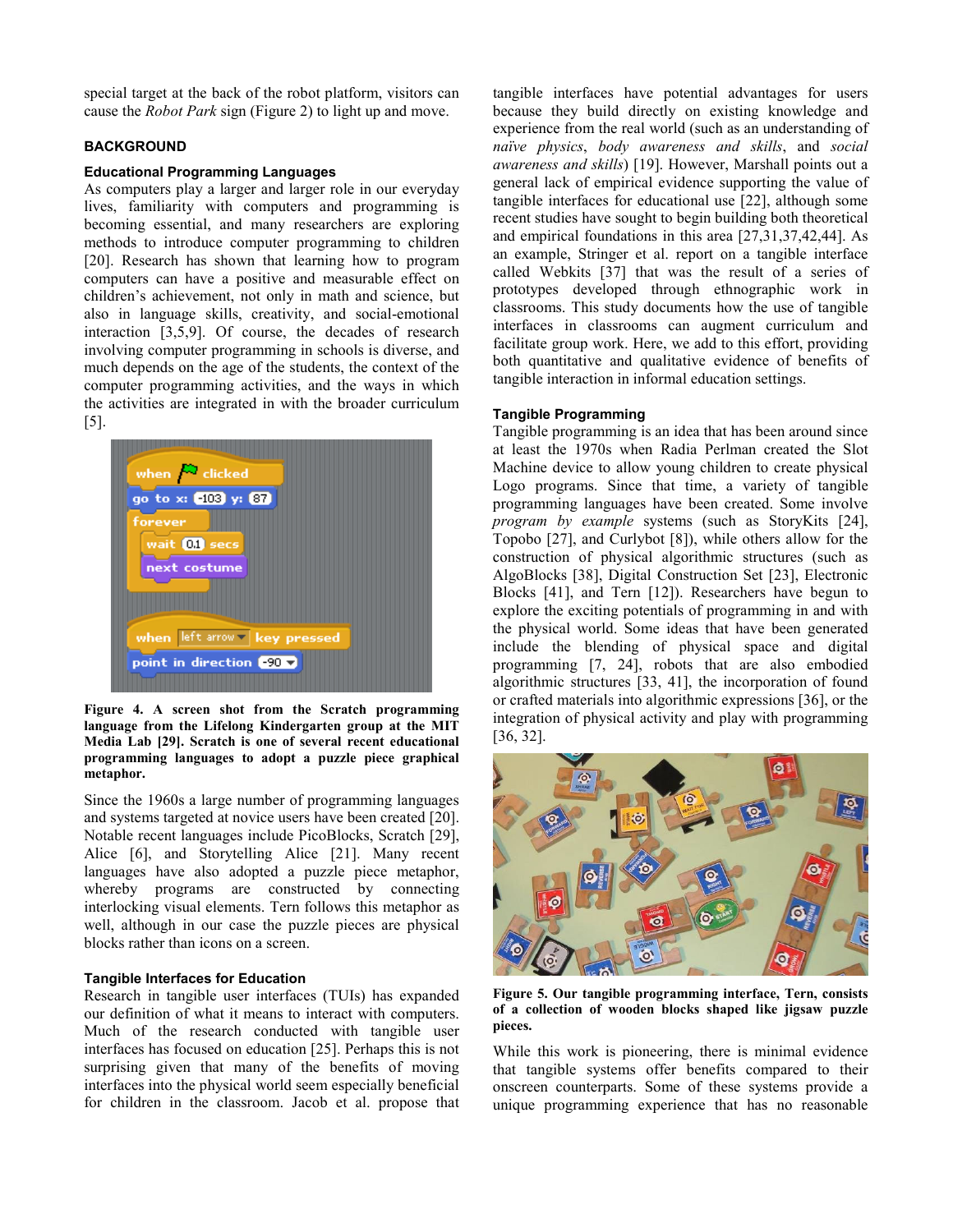graphical comparison. Others, however, could be compared to onscreen systems through controlled experiments, and we believe that the results of such experiments could offer useful direction to the field of tangible interaction as a whole.

# COMPARATIVE STUDY

We conducted a between subjects study to compare the effectiveness of a tangible and a graphical programming interface for the Robot Park exhibit at the Boston Museum of Science. The study consisted of observations of museum visitors and an analysis of logs generated by the exhibit computer. In order to provide context for our quantitative data, we also interviewed 13 family groups who had used the exhibit. Based on our prior formative evaluation of this exhibit [13], we were interested in the following six questions.

Inviting: Does the type of interface affect how likely visitors are to interact with the exhibit?

Apprehendable: Does the type of interface affect whether or not visitors are able to develop an understanding of how the exhibit works? That is, are they able to figure out how to create programs and send them to the robot?

Active Collaborative: Does the type of interface affect how well visitors are able to interact with the exhibit in groups? Does the exhibit support simultaneous active participants?

Engaging: Does the type of interface affect how long visitors interact with the exhibit?

Programs: Does the type of interface affect either the number or the complexity of programs that visitors create to control the robot?

Child-Focused: Does the type of interface affect how children interact with the exhibit and with other members of their social group?

#### Method

During the evaluation, visitors used the exhibit without interacting with researchers and without help from the museum staff. Quantitative data involving visitor behavior were logged automatically by the exhibit computer as well as manually by the researchers. During periods of observation, researchers sat ten feet away from the exhibit and watched visitors' interactions with the exhibit. A sign was posted next to the exhibit, notifying visitors that the exhibit was being observed. For this study, we were interested in observing family groups, which we define as groups of individuals consisting of at least one child and one adult who visit the museum together. To increase our chances of observing family groups, we conducted all of our observations over a period of three weeks on weekend days. Visitors were not recruited to participate in the study; rather, participants were people who happened to visit

Cahners ComputerPlace at the Museum on one of our observation days.

# **Conditions**

We observed museum visitors in two independent conditions, tangible and graphical. In the tangible condition (TUI), visitors interacted with the exhibit using the Tern wooden block interface described above. In the graphical condition (GUI), we replaced the wooden blocks with a single standard, two-button computer mouse. To allow for mouse-based programming in the GUI condition, we created a comparable visual programming language (Figure 6). We were careful to make the visual and the tangible languages as similar as possible, and we offered an identical set of blocks in the two versions. In addition, to help ensure an intuitive graphical language, we modeled our mousebased interaction conventions on the popular Scratch programming language [29].

All other aspects of the physical exhibit installation remained the same. We set up only one interface for visitors to use on a given observation day, and we alternated conditions on subsequent days. Furthermore, the two researchers who collected data for the study spent roughly equal amounts of time observing each condition.



Figure 6. We created a graphical programming language equivalent to Tern using the same jigsaw puzzle metaphor and an identical set of blocks.

We chose to compare the tangible language to a system with a single mouse because this still seems to be the predominant form of interaction in schools, after school programs, and museums. In the future, we would like to broaden our comparison to include multi-touch or multimice systems. For now, we will note areas where we think that alternate screen-based systems might be advantageous in our discussion of the results.

# **Participants**

We observed a total of 260 individuals at the Museum of Science (108 for the GUI condition and 152 for the TUI condition). Of these, 104 of the participants were children (47 for the TUI condition and 57 for the GUI condition). We defined a child as an individual 16 years old or younger. However, for these observations we did not interview visitors, so our participant ages are estimates.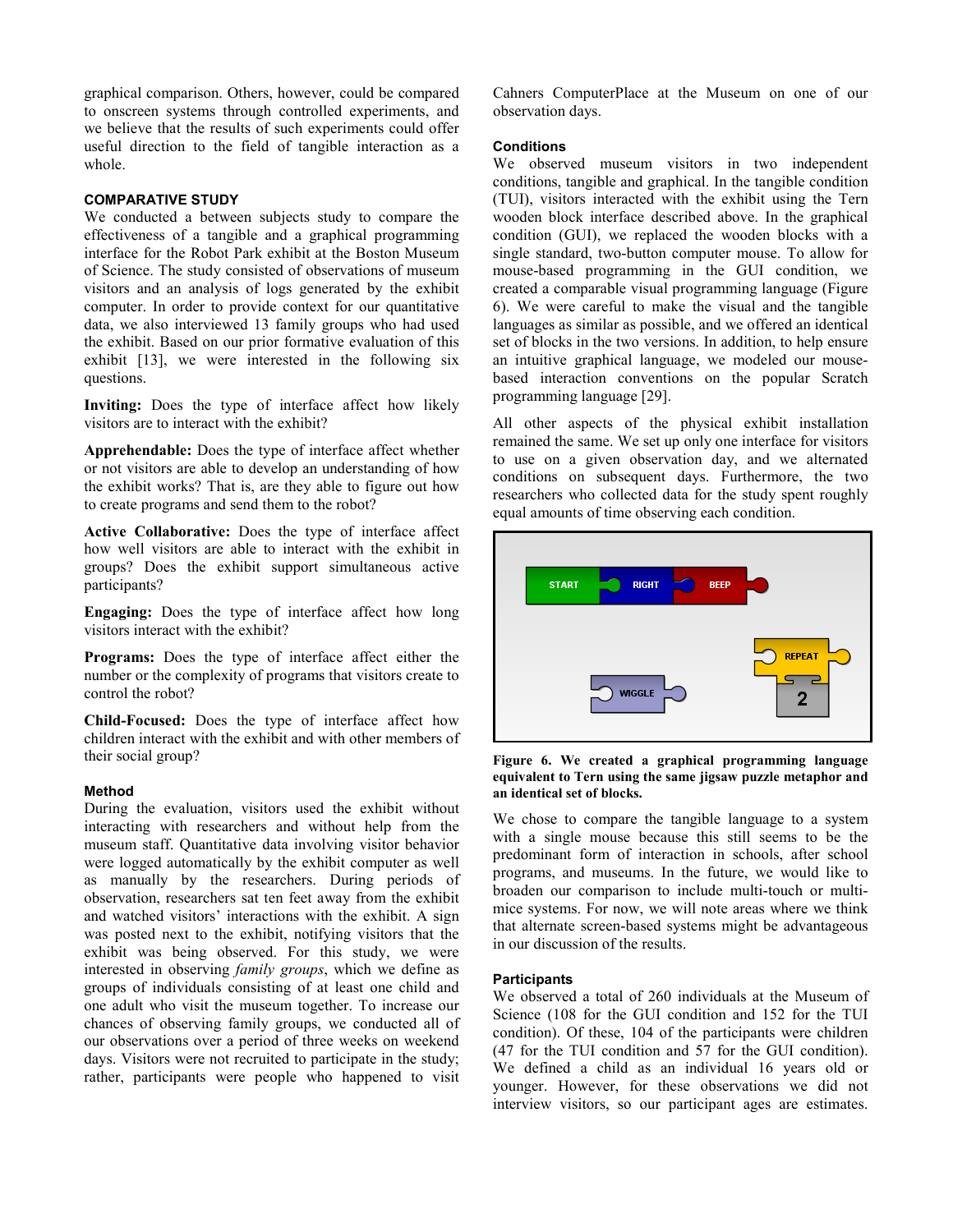Based on these estimates, observed children were between 2 and 16 years old (46 were approximately 8 years old or younger; 34 were between the ages of 9 and 12; and 24 were between the ages of 13 and 16). As we mention above, we were interested in observing family groups. In the GUI condition there were 25 total groups, 16 of which contained at least on parent and one child. In the TUI condition, there were 39 total groups, 18 of which contained at least one parent and one child.

For family group interviews, we recruited thirteen childparent pairs. Of the children, six were girls and seven were boys. The ages ranged from 5-16 years of age, with an average age of 9.

# Quantitative Data

To measure the inviting quality of the exhibit, we kept a tally of the number of people who noticed (looked or glanced at) the exhibit while within a five foot radius of the installation. Of the people who noticed the exhibit, we recorded the number of people who touched the exhibit with their hands. The time that a visitor first touched the exhibit was recorded as the start of a session. Session data were recorded on a per-group basis.

To measure apprehendability, we noted whether or not a social group was able to develop an understanding of how the exhibit worked. In other words, did visitors understand that pressing the run button causes the robot to execute a program? For our purposes, programming the robot one time was not sufficient evidence of understanding. Instead, we required evidence that visitors were purposefully putting pieces together to create more than one program. We recognized that it might be possible for a visitor to understand how the exhibit works without compiling more than one program; however, for the purposes of comparison, we felt that it was more important to avoid false positives than false negatives.

To determine the extent to which the exhibit supports collaboration, we compared the number of active participants to the number of passive participants for each interaction session. An active participant is someone who touches or interacts with the exhibit in some way, while a passive participant is a visitor who simply observes other members of his or her social group using the exhibit. Visitors often switch between active and passive roles during an interaction session; however, for this study, any hands-on interaction during a session classified a participant as active. We recognize that collaboration is a complicated concept with many shades of meaning. Our measure is not comprehensive, but we feel the results are still worth noting.

To measure engagement, we recorded the duration of each interaction session. This was recorded as the time the first group member started interacting with the exhibit to the time that the last group member left the exhibit. This method is based on prior studies of engagement with

interactive elements in museums [17]. Like collaboration, we recognize that session length is a narrow definition of engagement, a phenomenon that has intellectual, physical, emotional, and social aspects; however, museum research has shown that session length correlates well with physical, intellectual, and social aspects of engagement [17].

To analyze visitor computer programs we programmed the exhibit computer to log every program compiled by participants. This was in the form of a screen shot for the GUI condition and an image captured by the digital camera for the TUI condition (Figure 9). In analyzing these logs we were interested in three questions: does the type of interface affect (1) the number of programs created by visitors per session; (2) the length of programs created; and (3) the complexity of programs created?

To determine the extent to which the exhibit is childfocused, we noted which member of each family group initiated an interaction session and whether that person was a parent, a child, or a parent and child together. We also analyzed the data for differences between children and adults for each of the other measures described above.

## Qualitative Data

After collecting the quantitative data, we returned to the museum on several additional weekend days to conduct interviews with family groups. In all, we interviewed thirteen parent/child pairs who had used the exhibit for more than five minutes. In some cases there was more than one child in a family group that we interviewed. In these cases, we interviewed the child who seemed most involved with the activity. After initially agreeing to participate, each family group was given time to read and sign a consent form. The interviews took about fifteen minutes to complete. Of the children who participated in the interviews, twelve had never programmed before, and one had programmed with LEGO Mindstorms at a camp. All reported that they used a computer at least once a week at school or at home. Four of the groups had used the GUI condition and nine had used the TUI condition prior to participating in the interview.

In the interviews, we gathered background information and impressions from the visitors, and we asked them to work together to complete a few simple programming tasks. We also introduced the visitors to the interface (either GUI or TUI) that they had not been using before the interview. After trying out the second interface, we asked the children to fill out a short questionnaire about the two interfaces. Eleven out of the thirteen children answered these questions, while the two remaining children left before finishing the questionnaire. For children who could not read, we read the questions out loud.

# RESULTS

# Inviting

Based on our prior formative evaluation of the exhibit, we expected the tangible interface to be highly inviting. We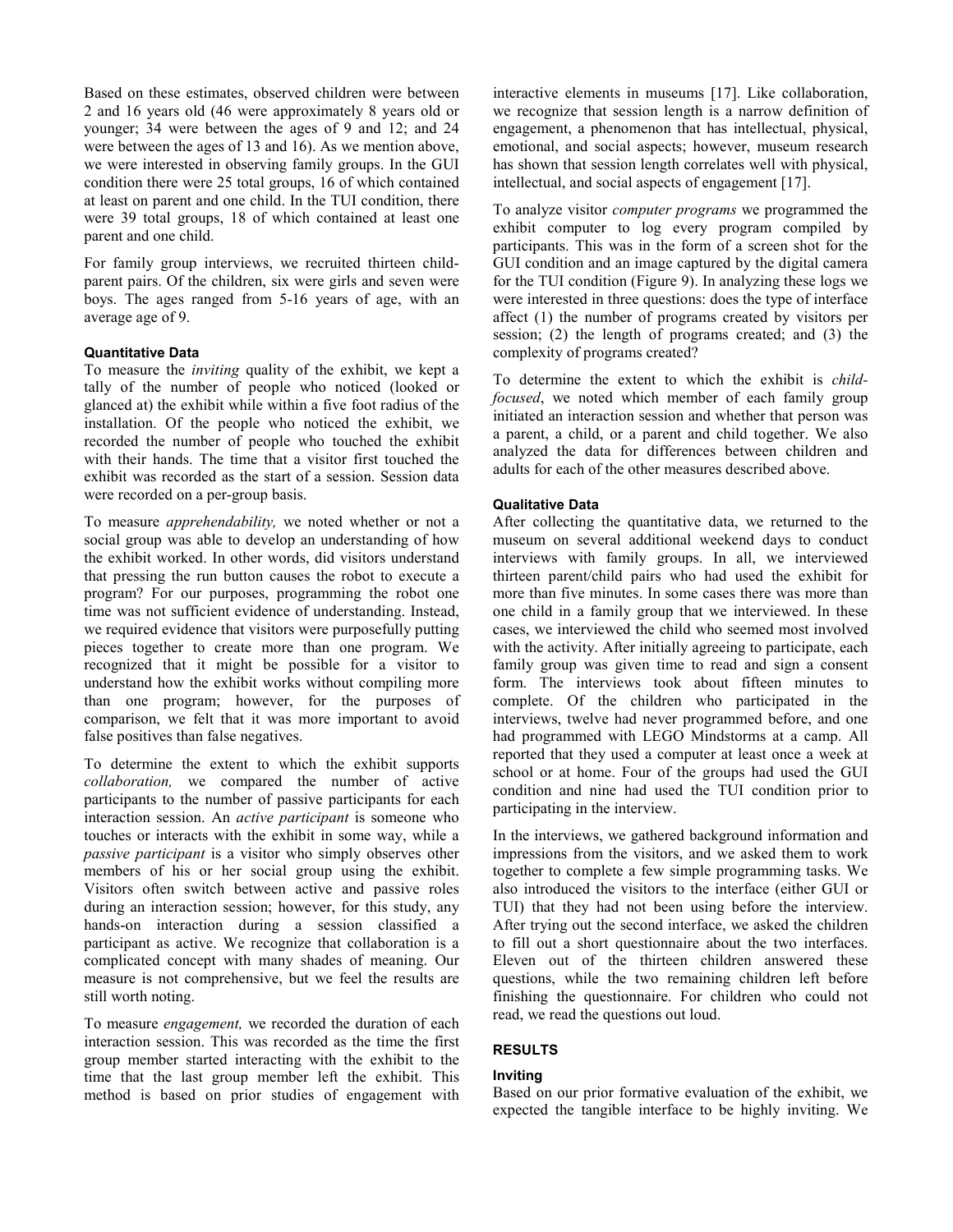hoped that the use of familiar objects (such as wooden blocks) would transform an unfamiliar and potentially intimidating activity like computer programming into an inviting and playful experience.



Figure 7. Percentage of visitors who interacted with the exhibit after noticing it (\* p < .05, \*\* p < .01).

Our results, shown in Figure 7, indicate that the choice of interface matters a great deal. Overall, visitors were significantly more likely to try the exhibit with tangible blocks rather than with a mouse (based on a two-tailed ztest). This was especially true for children and for girls in particular. For the graphical system, 33.3% of girls who noticed the exhibit also tried it. This number rose to 85.7% when the tangible system was presented, an increase of over 50%.

To gain some insight into this effect, during the family group interviews, we asked the children which interface they thought was more fun. Seven of the visitors who were interviewed reported that the blocks were more fun than the mouse; one said that the mouse was more fun; and two reported that they were the same (1 subject had no response).

#### Apprehendable

Before conducting this study, our hypothesis was that the graphical condition would be easier for visitors to understand than the tangible condition. This was because we felt that, in general, visitors would be very familiar with graphical user interfaces. On the other hand, we thought that visitors would have a difficult time linking actions performed with wooden blocks to the resulting actions of the robot, especially since there are no electronic components in the wooden blocks or the programming surface.

Despite our expectations, the results of our study showed that there was no significant difference between the two conditions. Of the 25 groups that we observed in the graphical condition, 18 (72%) successfully developed an understanding of how the exhibit worked. In the tangible condition, 29 out of the 39 (74%) groups were successful.

Typically, visitors would give up if they were not able to figure out the exhibit within the first two minutes of interaction (only two groups overall spent more than two minutes before giving up).

Correspondingly, out of the family groups we interviewed, four reported that the blocks were easier to use and five reported that the mouse was easier to use (with one reporting that they were the same, and one not responding to this question).

# Active Collaborative

Tangible interfaces are often claimed to improve support for collaborative interaction. We expected that this would be true for our tangible system as well, if for no other reason than the tangible interface consists of multiple input devices that can be manipulated independently, while the graphical condition consists of only a single input device.

For the purposes of this study, we define active collaboration as simultaneous active participation, and we measure it by comparing the number of active and passive participants in each group. The average number of active participants per group in the graphical condition was 1.32 (SD=0.48), while the average in the tangible condition was 2.0 (SD=1.05). This difference is statistically significant (one-tailed t-test,  $p < 0.01$ ). Similarly, the ratio of active to passive participation in the GUI condition was 1.18, while the ratio in the TUI condition was 3.55. Figure 8 shows the average number of active participants in each condition by age and gender. The difference between conditions was especially large for children (based on a one-tailed z-test).



Figure 8. Percentage of participants who were active (out of active and passive participants combined) in each condition (\* p < .05, \*\* p < .01).

This result was reflected in our interviews with family groups. More children said that they would prefer to use the blocks for working with friends or family (7 blocks, 3 mouse, 1 no response). However, the responses were evenly split when asked which interface would be preferable for working alone (4 answered the blocks, 4 the mouse, 1 the same, 1 had no opinion, 1 didn't answer).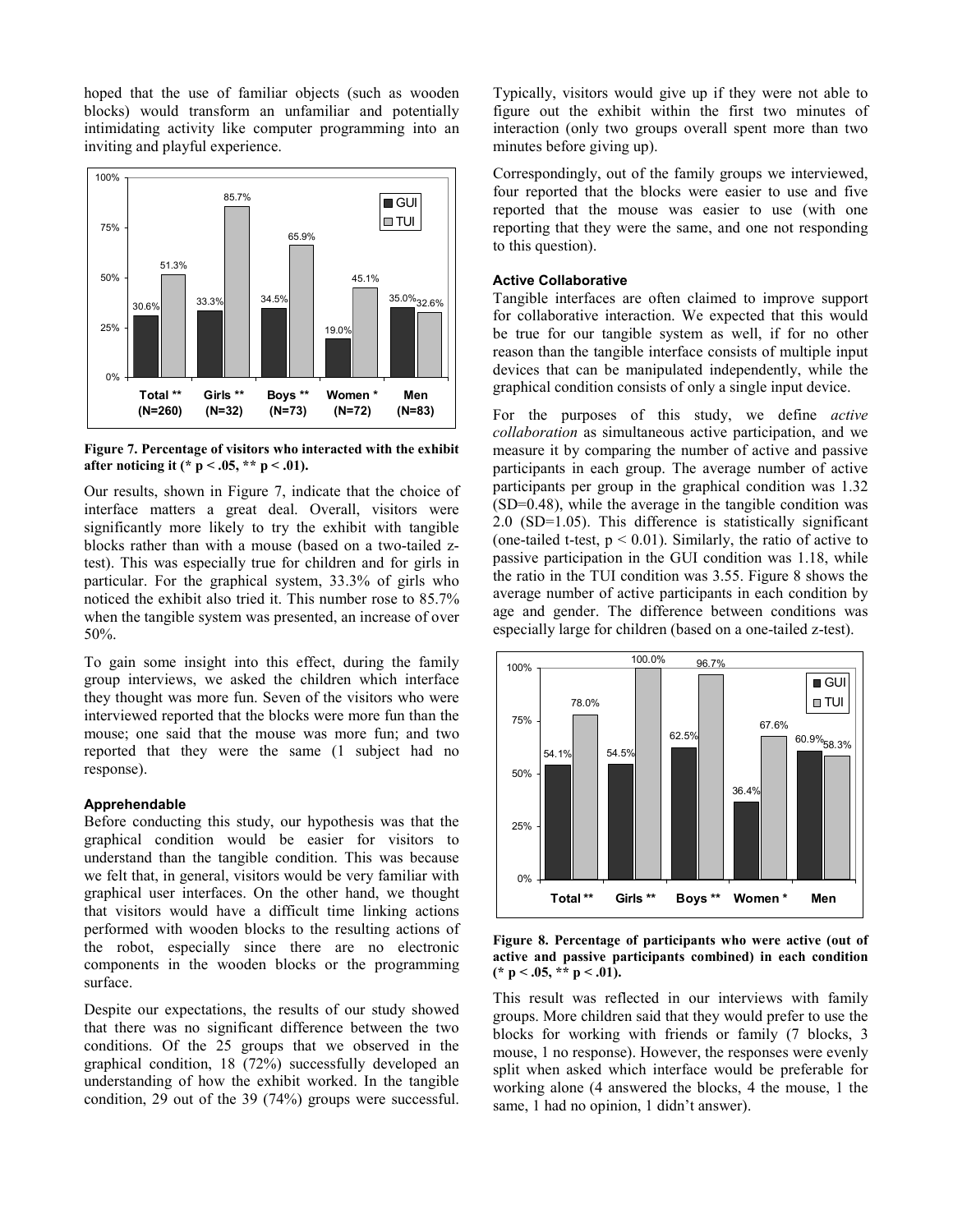# Engaging

We measured engagement in terms of the overall session length for each group. The average session length was 4.02 minutes for the graphical condition (SD=4.87) and 5.03 minutes for the tangible condition (SD=5.84). The variance for session length was high in both conditions, and a twotailed t-test showed no significant difference between the two means. To put these results into perspective, recent research on engagement in science museums has found average session lengths of 3.3 minutes for successful, engaging exhibits [17].

|                 | <b>GUI</b> ( $N = 25$ ) | <b>TUI</b> ( $N = 39$ ) |
|-----------------|-------------------------|-------------------------|
| Single Active   | 2.55                    | 1.77                    |
| Participant     | $(SD=2.09)$             | $(SD=1.82)$             |
| Multiple Active | 7.13                    | 6.65:                   |
| Participants    | $(SD=7.42)$             | $(SD=6.47)$             |

#### Table 1. Average session lengths for groups with a single active participant and groups with multiple active participants for both conditions. The differences within both conditions are statistically significant ( $p < 0.05$ ).

We did, however, observe a significant difference in average session length between groups with only a single active participant compared to groups with multiple active participants (see Table 1). This suggests that for engagement, the type of interface might be less important than actively involving multiple participants. Thus, multiple mice (e.g. [34]), large touch-enabled displays (e.g. [30]), and tangible blocks might all be equally effective in engaging visitors because they all provide good support for multiple active participants.

# Computer Programs

Using the exhibit computer logs, we analyzed the actual computer programs that visitors created during the first two days of observations (one day for each condition). This included 13 groups in the GUI condition and 20 groups in the TUI condition. Prior to conducting the study we hypothesized that visitors would create longer and more complex programs with the tangible interface because we felt that it was easier to manipulate and rearrange physical blocks than to manipulate icons on a computer screen with a mouse. However, despite this hypothesis, we found no significant differences between the conditions.

#### Number of Programs

The average number of programs created per group in the GUI condition was 4.85 (SD=7.09). The average in the TUI condition was 7.19 (SD=5.72). This difference was not significant. These results include groups that compiled no programs. If we omit the groups with zero programs the averages were closer together (7.88 for GUI vs. 8.39 for TUI).



Figure 9. An example screen shot from a program created in the tangible condition. The digital photograph has been cropped for clarity. The field of view of the digital camera includes the entire programming surface.

## Program Length

We measured program length in terms of the number of blocks (or statements) included. The average program length in the GUI condition was 8.06 statements (SD=3.04), while the average program length in the TUI condition was 9.13 statements (SD=5.71). Again, this difference was not statistically significant.

#### Program Complexity

To measure complexity, we assigned a complexity score from 1-4 to each program compiled. Programs with a score of 1 contained only action blocks (no flow of control statements). Programs with a score of 2 contained at least one control block but no parameter values, while programs with a score of 3 contained a single control flow block with a parameter value. Finally, programs with a score of 4 contained multiple control flow blocks with parameters. We found no significant differences in complexity levels between conditions.

#### Child-Focused

Finally, we examined the roles of children and adults under both conditions and found evidence that the tangible system seems to encourage more active participation on the part of children. For our measure of *inviting*, we note that children were much more likely to try the tangible interface, whereas for adult men, there was no significant difference between the conditions (Figure 7). We also noticed an increase in the percentage of active participation (compared to passive participation) that was especially large for children (Figure 8). This data combined with qualitative observations suggests that parents tended to take on more of a supporting role (offering advice and suggestions from the sidelines) rather than an instructional role. For example, during one of the interviews in the GUI condition, a seven-year old girl worked with her father to complete the programming tasks. The father had control of the mouse during this session. When we introduced them to the tangible interface, the girl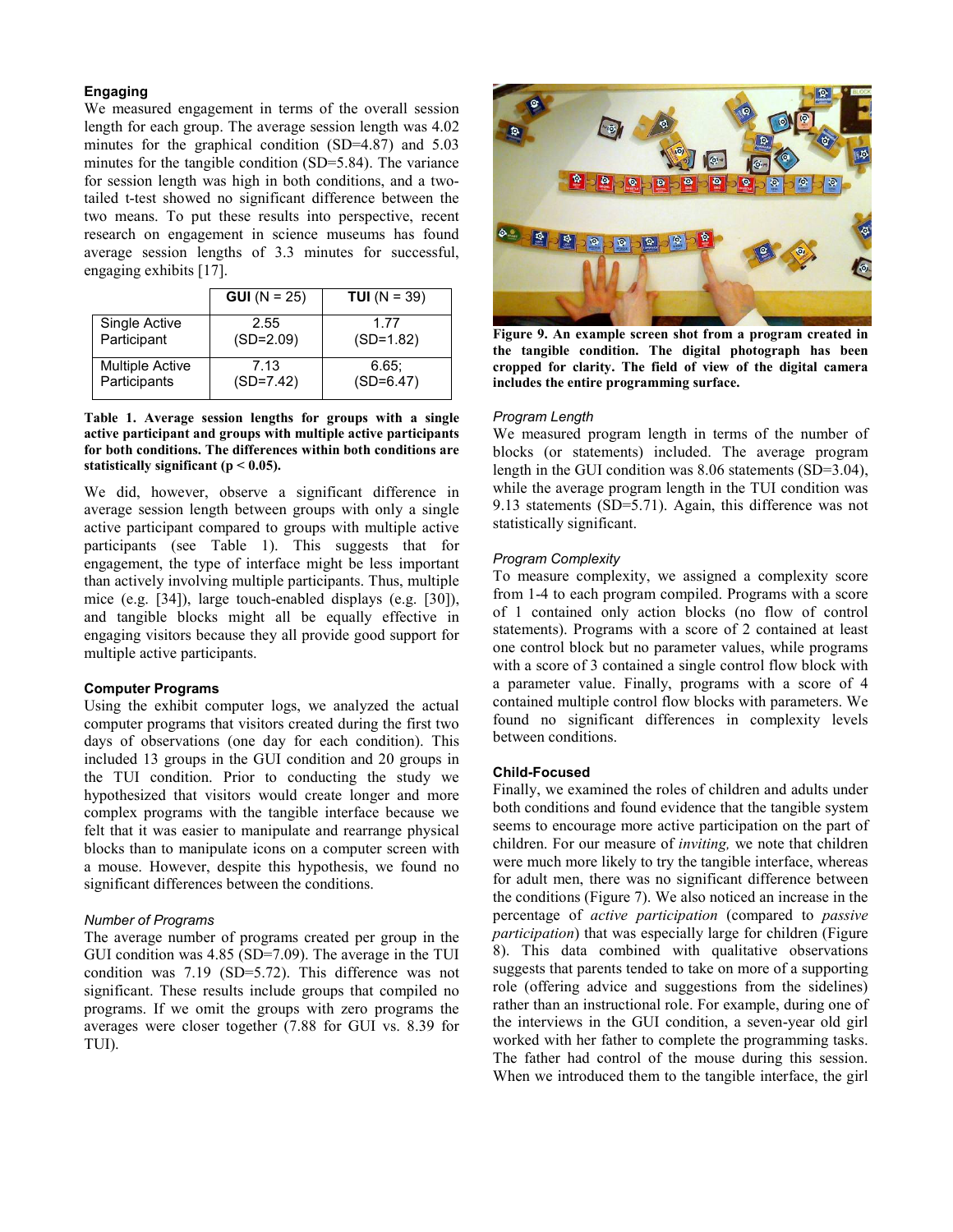immediately took over the job of creating programs, while her father looked on and offered advice.

Finally, considering data from family group sessions (omitting adult-only or child-only groups), 17 out of 18 sessions in the TUI condition were either initiated by a child or initiated by a parent and child simultaneously. In the GUI condition, on the other hand, 11 out of 16 sessions were initiated by a child or parent and child simultaneously. The remaining sessions were initiated by an adult. This difference is statistically significant using a two-tailed z-test  $(p < 0.05)$ .

# **DISCUSSION**

Overall, on the six measures, the tangible interface was more inviting, more supportive of active collaboration, and more child-focused than the mouse-based interface. We also found that the tangible and graphical interfaces were equivalently apprehendable and engaging, and the resulting visitor programs were not significantly different. For the measure of engagement, we noted that regardless of the condition, session times were longer when more than one participant was actively involved. This suggests that other types of interfaces designed to support collaboration (such as multi-touch or multi-mouse systems) might be equally effective in encouraging engagement.

# Girls and Programming

In this study, we observed that girls were significantly more likely to use the exhibit in the tangible condition than in the graphical, mouse-based condition. It has been noted that as technology becomes more pervasive in our society, it is important that it supports all members of society [1,21]. Although women and girls currently are under-represented in the field of computer science [1, 39], Kelleher et al. [21] point out that performance and interest in programming has been shown to depend on previous experience programming and time spent programming, rather than on gender. Thus, researchers and educators have been developing methods and tools to motivate girls to learn about computers and to provide them with positive learning experiences with programming (for example Storytelling Alice [21] and Lillypad Arduino [4]). Furthermore, Inkpen et al. demonstrate the importance of technology's ability to support collaboration to engage girls. In this case the technology was multiple mice connected to a single computer. We feel that our results provide strong evidence that tangible programming languages might be another approach to create more gender-neutral computer programming activities for both formal and informal education.

# Active Collaboration and Sharability

The tangible condition proved to be more supportive of active collaboration than the graphical, mouse-based condition. Hornecker, Marshall, and Rogers outline rudimentary components of sharable interfaces [15] that identify many of the key features that we felt contributed to the success of the tangible interface for our exhibit. A sharable interface, in this case, refers to the support for multiple, co-present collaborators around a common task, and it includes components of entry points and access points. Entry points entice people to interact with a system. In our case, the wooden blocks seemed much more effective for this purpose than a computer mouse. This is perhaps because the blocks are familiar and playful objects. But we suspect that this is only part of the story. It could also be that the blocks are non-threatening objects presented in a novel and curious context.

The tangible interface was much better at luring people into socially-motivated interaction. With the graphical interface, on the other hand, an observer might feel equally motivated to the activity but also may feel unable to do so without taking the mouse away from the active user. Hornecker et al. [15] describe the honey-pot effect as a social entry point, whereby passive observers are drawn into active participation by watching their family and friends interact with the exhibit. The honey-pot effect, however, is most effective when coupled with easy access to the system for multiple participants as in the tangible interface.

Sharable interfaces also provide access points, which can refer to both perceptual access and manipulative access [15]. The tangible interface is clearly superior in terms of manipulative access because it offers many objects that can be independently manipulated in a meaningful way by multiple participants. We also suspect that the tangible interface provides better perceptual access as well. This is simply because the *display space* that bounds the interaction is larger and more visible. The tangible interface is manipulated on a large horizontal table top that can be viewed at any angle, while the graphical interface is displayed on a vertical computer screen that can only be viewed from limited angles. Thus, it is both easier for one collaborating active participant to understand the actions of another, and for passive participants to understand the actions of active participants.

# CONCLUSION AND FUTURE WORK

In this paper we presented a study comparing tangible and graphical interaction for use with a science museum exhibit. Our results provide concrete evidence that thoughtfully designed tangible interfaces can offer several significant advantages over the standard single-mouse graphical interfaces in the context of informal science education. Among these advantages, tangible interfaces can be more inviting and more conducive to collaborative interaction. Furthermore, in this case, the tangible interface is better at encouraging children to take an active role in exploring and learning, an effect that seems especially strong for girls.

Our work on tangible programming is ongoing. One limitation of our results is that our comparison included only a tangible interface and a single-mouse graphical interface. Thus, we are interested in comparing tangible interfaces to a broader spectrum of input devices for use in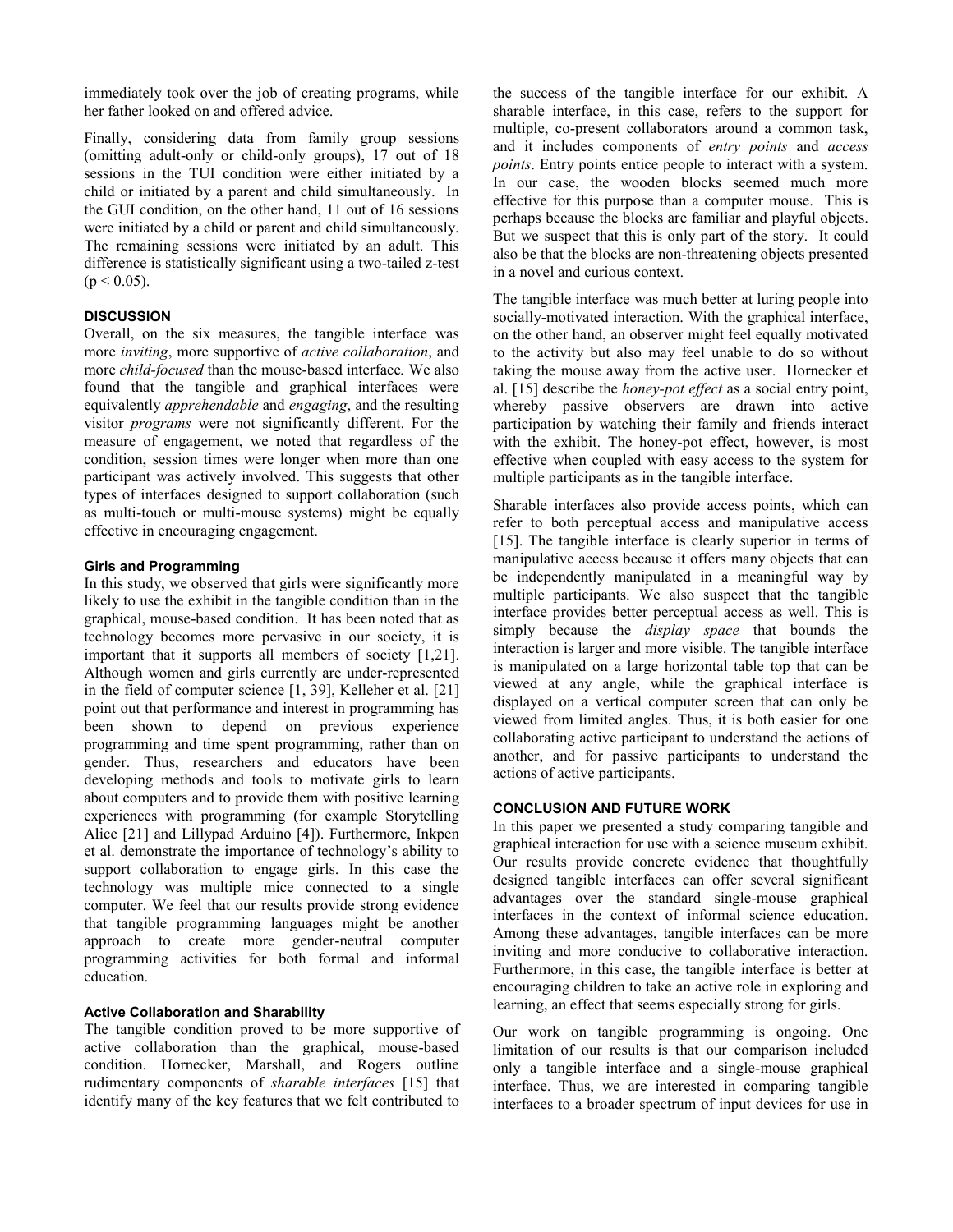informal science learning such as multi-touch surfaces or multi-mice systems. Our results on engagement suggest that these alternative multi-user devices might have similar benefits to tangible interaction. In addition, we are beginning a three year research project, funded by the National Science Foundation, on the use of tangible programming languages in early elementary school classrooms. The primary focus of this work will be on the developmental appropriateness of programming concepts for younger children in light of new, more appropriate technology.

# ACKNOWLEDGMENTS

We thank our collaborators at the Tufts University Developmental Technologies Research Group and the Human-Computer Interaction Laboratory including Rachael Fein, Audrey Girouard, Leanne Hirshfield, Emily Lin, and Orit Shaer. Angela Chang and Jamie Zigelbaum from the MIT Media Lab also offered advice and support. Work at the Boston Museum of Science was the result of collaboration with Taleen Agulian, Lucy Kirshner, Dan Noren, and Bill Rogers. Mary Murray from the Massachusetts College of Art and Design provided refreshing insights and designs for our tangible programming language, and Daniel Ozick contributed software expertise to the design of the iRobot interface. Finally, we thank the National Science Foundation for support of this research (NSF Grants IIS-0414389 and DRL-0735657). Any opinions, findings, and conclusions or recommendations expressed in this article are those of the authors and do not necessarily reflect the views of the National Science Foundation.

## REFERENCES

- 1. AAUW, Tech-Savvy: Educating Girls in the New Computer Age. American Association of University Women Educational Foundation, Washington, DC, USA, 2000.
- 2. Allen, S. Designs for Learning: Studying Science Museum Exhibits That Do More Than Entertain. Science Education, 88 (S1), Wiley Periodicals (2004), S17-S33.
- 3. Bers, M. (2008). Blocks to Robots: Learning with Technology in the Early Childhood Classroom. Teachers College Press, NY, NY.
- 4. Buechley, L., Eisenberg, M., Catchen, J. and Crockett, A. The LilyPad Arduino: Using Computational Textiles to Investigate Engagement, Aesthetics, and Diversity in Computer Science Education. In Proc. CHI 2008, ACM Press (2008).
- 5. Clements, D.H. The future of educational computing research: the case of computer programming. Information Technology in Childhood Education, (1999), 147-179.
- 6. Conway, M., Pausch, R., Gossweiler, R., and Burnette, T. 1994. Alice: a rapid prototyping system for building

virtual environments. In Proc. of CHI '94. ACM Press (1994), New York, NY, 295-296.

- 7. Fernaeus, Y. and Tholander, J. Finding design qualities in a tangible programming space. In Proc. of CHI '06. ACM Press (2006), New York, NY, 447-456.
- 8. Frei, P., Su, V., Mikhak, B., Ishii, H. Curlybot: designing a new class of computational toys. In Proc. of CHI 2000, ACM Press (2000), 129-136.
- 9. Haugland, S.W. The Effect of Computer Software on Preschool Children's Developmental Gains. Journal of Computing in Childhood Education, 3(1), (1992), 15-30.
- 10.Heath, C., vom Lehn, D., Osborne, J. Interaction and interactives: collaboration and participation with computer-based exhibits. Public Understanding of Science 14, Sage Publications (2005), 19-101.
- 11.Horn, M. TopCode: Tangible Object Placement Codes. http://hci.cs.tufts.edu/topcodes/
- 12.Horn, M. and Jacob, R.J.K. Designing Tangible Programming Languages for Classroom Use. In Proc. First International Conference on Tangible and Embedded Interaction TEI'07, (2007).
- 13.Horn, M., Solovey, E. T., Jacob, R.J.K. Tangible Programming and Informal Science Learning: Making TUIs Work for Museums, In Proc. IDC 2008 Conference on Interaction Design for Children (2008).
- 14.Hornecker, E. and Buur, J. Getting a Grip on Tangible Interaction: A Framework on Physical Space and Social Interaction. In Proc. of CHI 2006, ACM Press (2006), 437-446.
- 15.Hornecker, E., Marshall, P., Rogers, Y. From entry to access -- how sharability comes about. In Proc. Designing Pleasurable Products and Interfaces DPPI'07, ACM Press (2007).
- 16.Hornecker, E. and Stifter, M. Learning from Interactive Museum Installations About Interaction Design for Public Settings. In Proc. Australian Computer-Human Interaction Conference OZCHI'06, (2006).
- 17.Humphrey, T. and Gutwill, J.P. Fostering Active Prolonged Engagement: The art of creating APE exhibits. Exploratorium, (2005).
- 18.Inkpen, K., Booth, K.S., Klawe, M., and Upitis, R. Playing Together Beats Playing Apart, Especially for Girls. In. Proc. Conference on Computer Support for Collaborative Learning CSCL'95, Lawrence Erlbaum (1995), 177-181.
- 19.Jacob, R.J.K., Girouard, A., Hirshfield, L.M., Horn, M.S. Shaer, O., Solovey, E.T., and Zigelbaum, J. Reality-Based Interaction: A Framework for Post-WIMP Interfaces. In Proc. CHI 2008, ACM Press (2008).
- 20.Kelleher, C. and Pausch, R. 2005. Lowering the barriers to programming: A taxonomy of programming